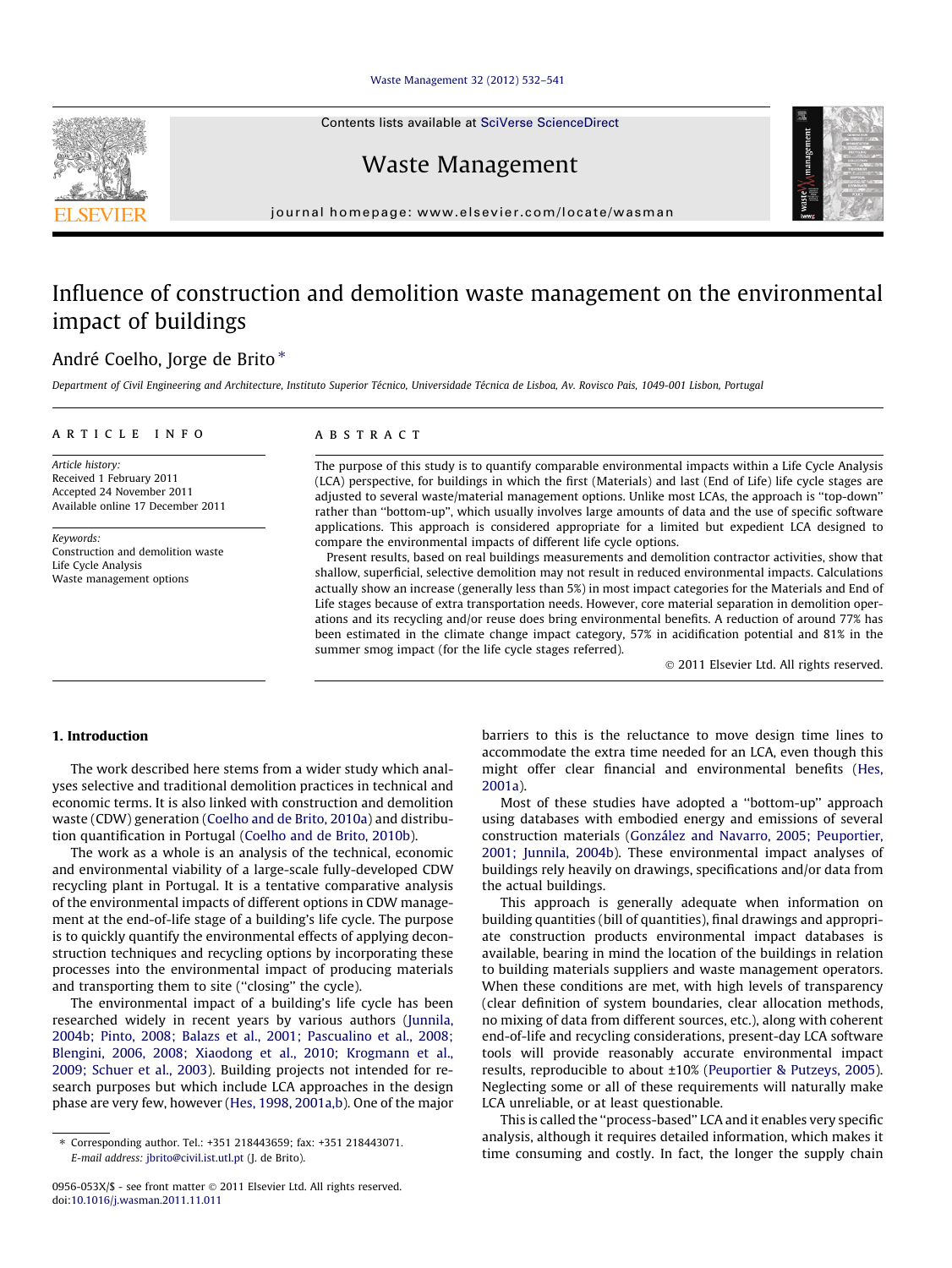the more time and money the analysis will require, particularly if local product environmental profiles are not readily available ([Schuer et al., 2003; Kofoworola and Gheewala, 2008](#page--1-0)). Other authors [\(Blengini et al., 2010](#page--1-0)), while praising the merits and advantages of the process-based LCA approach, acknowledge that it is often regarded as too complicated, too data and knowledge intensive, and rather time consuming.

Moreover, the sensitivity analysis of current alternatives or future building improvements (e.g.: interventions on existing buildings or better building design) and definition of scenarios is particularly important, given the still significant uncertainty which hinders LCA [\(Junnila, 2004a; Schuer et al., 2003\)](#page--1-0). Not surprisingly, though, when it comes to quantifying the impacts generated at the end-of-life cycle stage and their consequence on global environmental impacts, there are divergences between process-based methods and this leads to different global impact estimations, especially in partial assessments (by life cycle phase – e.g.: production, transport, end-of-life stage) ([Lasvaux et al., 2009\)](#page--1-0). So when it comes to LCA on buildings it is important to define precisely what measures for end-of-life material management there are, and the implications of recycling and reuse for initial materials production.

Another method of estimating life cycle environmental impacts has also been used in the last few years, especially for assessing entire industry sectors, and even for national economies ([Carnegie](#page--1-0) [Mellon University Green Design Institute, 2008\)](#page--1-0). Its underlying theory was originally published by [Leontief \(1970\)](#page--1-0) and later enhanced by [Hendrickson et al. \(1998\)](#page--1-0), and it is generally called economic input–output life cycle assessment (EIO-LCA). Unlike the process-LCA this method tends to be applied to large-scale systems like a whole industrial sector/segment, although it can and has been applied to specific buildings [\(Kofoworola and Gheewala,](#page--1-0) [2008](#page--1-0)), in a hybrid approach – an LCA-process with EIO-LCA. Although not applied in our study, it is referenced as a possible ''top-down'' approach which has been used on some occasions.

The process-LCA ''bottom-up'' approach makes sense when it is possible to perform the life cycle inventory and environmental impact analysis using design blueprints, site data and database access for estimating the impacts of all the activities involved in the construction, operation, maintenance and end-of-life option of a building. This was not the case in this study, in which the environmental analysis was supplementary, not the main purpose.

A simpler and quicker analysis was therefore necessary. The EIO-LCA was not an option, as its full application to a single building (even an ''averaged'' building, compiled from several casestudies) has no precedents and for this specific purpose has only been applied as a complement [\(Kofoworola and Gheewala, 2008\)](#page--1-0). Furthermore there would be difficulties in describing processes, linking monetary values with physical units and having to deal with the impacts of ''out of (local) economy'' imports ([Carnegie](#page--1-0) [Mellon University Green Design Institute, 2008\)](#page--1-0). For these reasons an alternative method was sought.

#### 2. Literature review

Among the studies that focus on single buildings' LCA are [Schuer et al. \(2003\), Kofoworola and Gheewala \(2008\), Dewulf](#page--1-0) [et al. \(2009\)](#page--1-0) and [Asif et al. \(2007\)](#page--1-0). In the last work only the materials' life cycle stage was analysed, and only from an embodied energy perspective, though others analyse several buildings, allowing comparison and consideration of their differences from an environmental impact point of view ([Junnila, 2004a; Peuportier, 2001\)](#page--1-0).

Other studies have emphasised the performance of low energy buildings, focusing on life cycle energy [\(Thormark, 2001\)](#page--1-0) or using large arrays of indicators ([Blengini et al., 2010\)](#page--1-0). These studies are highly detailed and site specific, which is an advantage when the precise determination of environmental impacts is important. Generalization of these results is not advisable, however, although some general remarks are given [\(Blengini et al., 2010\)](#page--1-0).

In [\(Thormark, 2001](#page--1-0)), in particular, transportation calculations have been over simplified and may not reflect regional transportation needs, while for recycling strategies it assumes that all materials taken from the building, when demolished in the future, are reinserted in the building construction products chain. This ignores the possibility of down-cycling, which is the fate of most of the recycled construction material mass.

Some focus has also been directed at the end-of-life stage in construction projects, such as in [Blengini and Garbarino \(2010\),](#page--1-0) which analyses the process of recycling demolished construction materials quite deeply – especially concrete/ceramic aggregates and steel – but deliberately excludes other building life-cycle stages.

This study, although making use of a combined ''top-down''/ ''bottom-up'' approach, in choosing a meaningful suite of indicators, is clearly ''bottom-up'' as far as the LCA calculation process is concerned. It is also dedicated to the aggregate industry processes, involving natural or recycled aggregates, in order to reach some conclusions on what a sustainable supply mix (of aggregates for the construction industry) should be.

In this domain, studies like that of [Weil et al. \(2006\)](#page--1-0) also specifically analyse the aggregate production industry, with particular reference to civil and structural engineering works. The authors apply an LCA to the concrete production industry in Germany, in which a certain amount of recycled aggregates, calculated from a mass-flow analysis, are integrated in the industrial process and compared to their present form.

This has been done in view of stricter environmental threshold values for materials which will be in contact with the soil. Although relevant and useful, it is mainly an up-stream analysis in relation to the building construction cycle that does not take into account, for instance, the end-of-life operations and their possible variations.

Embodied impacts have also been studied in some detail, from a life cycle perspective, by [Chen et al. \(2000\)](#page--1-0). Their study focuses solely on embodied energy, and considers only one end-of-life scenario in which steel and aluminum are entirely recycled. This scenario, although linked to the fact that, in the study, steel and aluminum are the most energy intensive materials used in the buildings (two high rise housing blocks in Hong Kong), is unlikely to be recreated in practice, since a 100% replacement level is considered. Also, transportation energy requirements are determined in a very simplified manner, since distances, especially those out of the island, are calculated considering that all materials coming from a neighbor country come from its geometric centre.

A less traditional approach to life cycle embodied impacts, following the same line of research, was performed by [Dewulf et al.](#page--1-0) [\(2009\)](#page--1-0). Here the concept of Exergy was used to quantify the potential to perform work, embodied in construction materials applied in a single dwelling. The Cumulative Exergy Consumption impact parameter is employed to quantify and compare three scenarios in end-of-life materials management, including a reference scenario where all materials are disposed of and two other scenarios combining reuse, recycling and incineration (combined heat and power) techniques.

#### 3. Methodology

This method resembles a process-based LCA, but one constructed from a ''top-down'' point of view. This approach was based on relevant published data, in particular [\(Junnila, 2004a;](#page--1-0) [Blengini, 2006\)](#page--1-0).